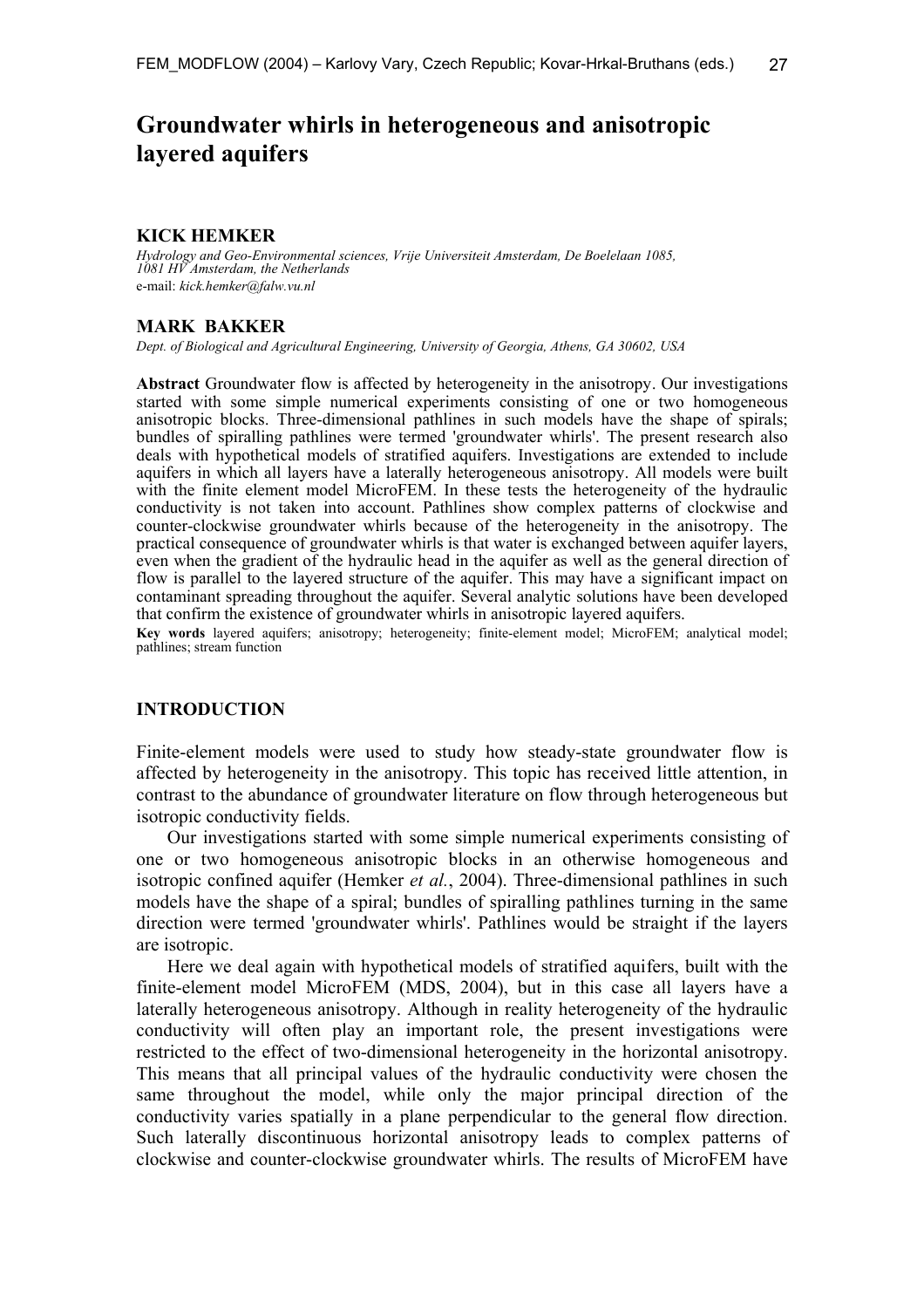been confirmed with other numerical groundwater models such as SUTRA and MODFLOW.

New analytic solutions for groundwater flow in layered anisotropic aquifers have been developed recently (Bakker & Hemker, 2004) and allow for a comparison of the presented numerical flow patterns with the results of similar analytical models.

### **FINITE ELEMENT MODELLING**

In this short paper only a single model is presented. Consider an 18 m thick confined aquifer, made up of nine equally thick layers. The horizontal hydraulic conductivity is heterogeneous in a 100 m wide section of the model; each layer in this section is divided in 10 strips of equal width. A cross-section perpendicular to these strips shows a regular pattern of 9-by-10 cells, where each cell is 10 m wide and 2 m high (Fig. 1). On each side of this central zone a 100 m wide homogeneous block serves to reduce boundary effects.



**Fig. 1** A stratified confined aquifer with a laterally heterogeneous anisotropic central zone.

The major and minor principal values of the horizontal hydraulic conductivity tensor are  $10 \text{ m day}$ <sup>1</sup> and  $5 \text{ m day}$ <sup>1</sup> in the entire model. The vertical hydraulic conductivity is 1 m day<sup>-1</sup> in all layers. The general flow direction is in the direction of the strips (straight north). In the presented model the major principal direction of the horizontal hydraulic conductivity tensor is also chosen straight north in the two large side blocks, while it varies between -45° (N45W, northwest) and 45° (N45E, northeast) in the 90 cells of the central zone. To obtain a two-dimensional spatial distribution, ten uniformly distributed anisotropy directions were chosen (-45°, -35°, - 25°, …, 45°) and for each layer these ten values were assigned to the cells in a random order. The resulting distribution is given in Table 1.

To compute the three-dimensional head distribution and flow field, a finiteelement model of 18 layers was built with MicroFEM (each 2 m thick layer is represented by two MicroFEM layers). The model size is 300 by 300 m; horizontal nodal distances are exactly 2 m within the central zone, and increase to nearly 10 m at the east and west model boundaries to attain a total of 11,668 nodes per layer. The east and west sides are no-flow boundaries, while the south and north sides are open boundaries with fixed potentiometric heads that differ by 0.3 m in all layers.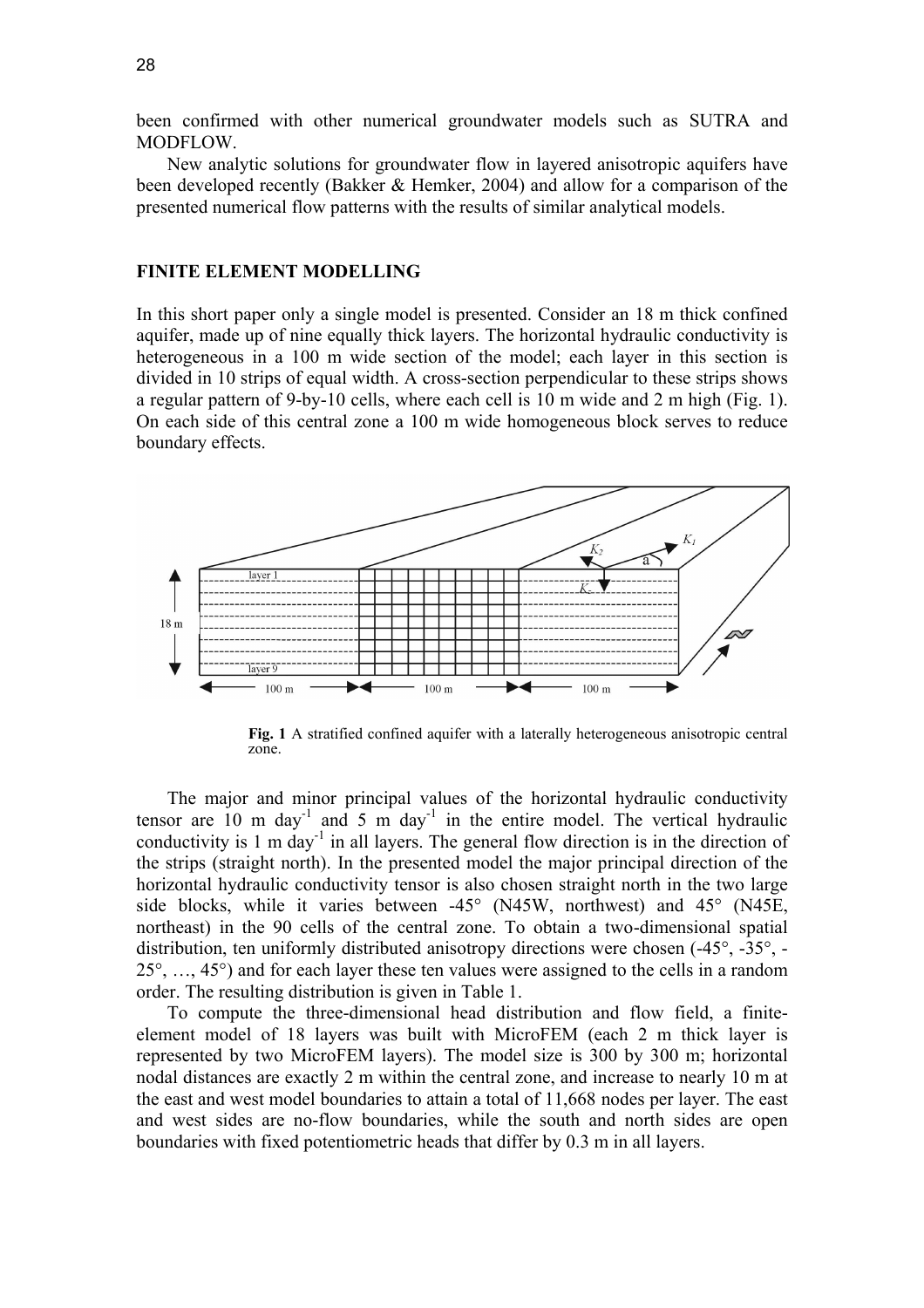| $\theta$ | $-35$ | 5 <sup>7</sup> | 15    | 35    | $-15$ | $-25$ | $-5$           | 25    | $-45$ | 45    |                    |
|----------|-------|----------------|-------|-------|-------|-------|----------------|-------|-------|-------|--------------------|
| $\theta$ | 25    | 35             | $-35$ | 15    | $-45$ | $-5$  | $-25$          | 5     | $-15$ | 45    | $\theta$           |
| $\theta$ | $-35$ | 25             | $-15$ | $-25$ | $-5$  | 15    | 5 <sup>1</sup> | $-45$ | 45    | 35    | $\theta$           |
| $\theta$ | $-35$ | 35             | 5     | $-25$ | 15    | $-5$  | 45             | 25    | $-15$ | $-45$ | $\theta$           |
| $\theta$ | 15    | $-5$           | 25    | $-45$ | 35    | 45    | 5 <sup>5</sup> | $-35$ | $-15$ | $-25$ | $\theta$           |
| $\theta$ | $-45$ | $-35$          | 25    | $-25$ | 5     | $-15$ | 15             | 35    | $-5$  | 45    | $\left( 0 \right)$ |
| $\theta$ | 25    | $-45$          | $-5$  | 35    | $-25$ | 5     | 15             | $-15$ | 45    | $-35$ | $\theta$           |
| $\theta$ | 35    | 5.             | $-15$ | $-35$ | 25    | $-45$ | $-25$          | 15    | 45    | $-5$  | $\left( 0 \right)$ |
| $\Omega$ | 45    | $-25$          | $-35$ | $-5$  | $-15$ | 15    | 5              | $-45$ | 35    | 25    | $\Omega$           |

**Table 1** Principal directions of horizontal anisotropy in all 9 by 12 cells of the model.

# **NUMERICAL AND ANALYTICAL RESULTS**

If the model would be isotropic or homogeneous in the anisotropy all pathlines would flow straight north and the projection of a single pathline, when looking downstream, would be a single point. The projection of 20 pathlines in each of the 9 layers of our anisotropic model is shown in Fig. 2. Pathlines start in the centre of each cell and at equal distances to the left and right in the homogeneous side blocks. All starting points are located at 100 m north of the southern boundary and all pathlines run for 100 m due north.



The resulting whirling flow pattern is complex and not immediately clear from a single graph. Large and small whirls exist next to each other, rotating in opposite directions. The slight extension of the whirls into the homogeneous side blocks is on the order of 20 m.

New analytic solutions have been developed recently to compute the heads and flow in a layered anisotropic aquifer similar to the above described numerical model (Bakker & Hemker, 2004). Flow components in a cross-section can be visualized as stream function contours (Fig. 3).